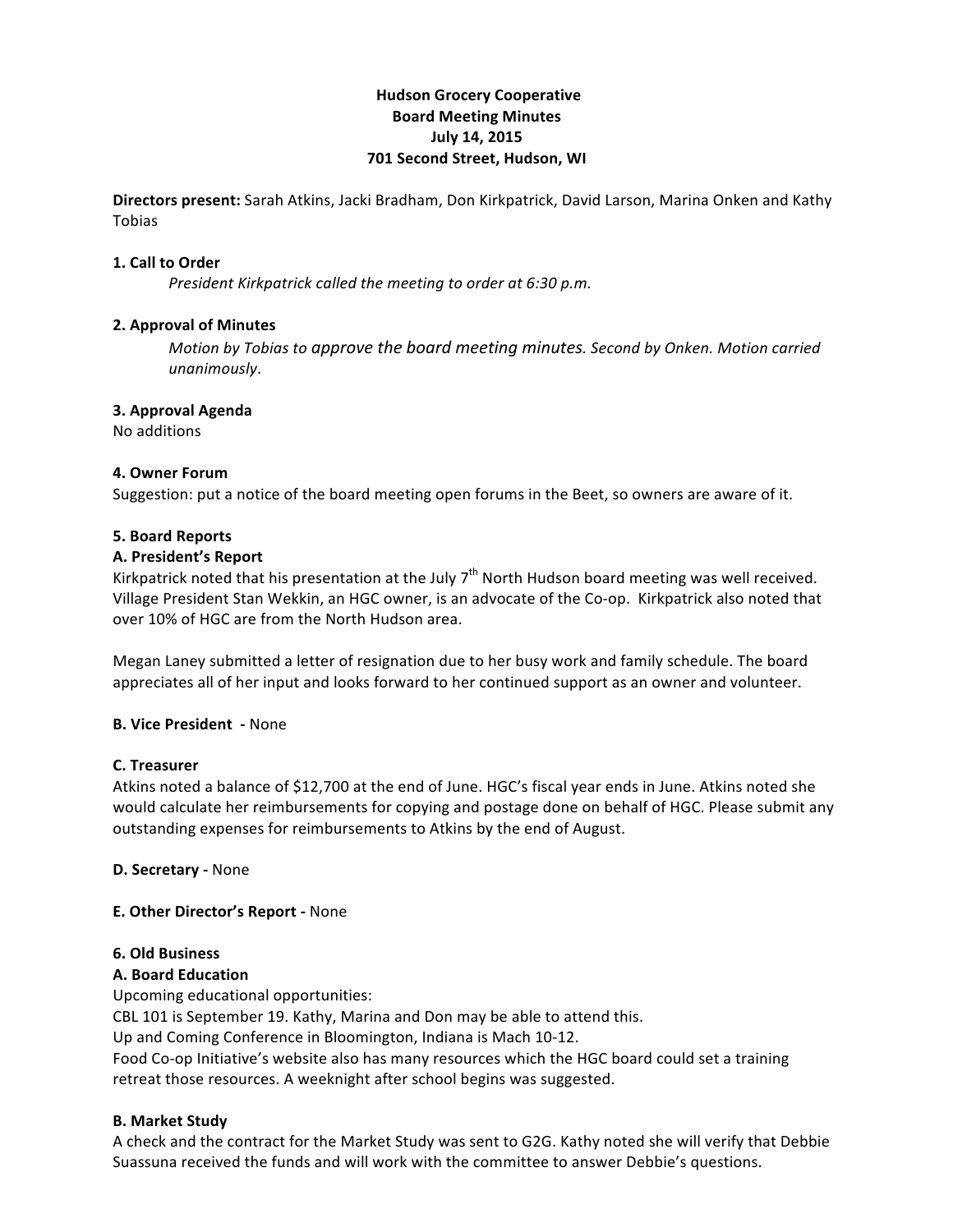Debbie is booked out about 6 weeks so it will be early September before she will be able start our study. The study should then be completed in two to four weeks (sometime in October), which would give the board time to analyze the study before presenting it at the annual owners meeting in November.

It was recommended that the board create a report on the study that delivers a consistent message, and not present the entire study.

## **C.!Emil!addresses/website/voicemail/Documents!**

Kirkpatrick met with past president Hambleton and the HGC email address has been switched over to "HGC President", which he will be monitoring. While past emails have been forwarded, there is a backload of email that need to be reviewed. The email address "HGC President" is now associated with the Google Doc files (rather than Hambleton).

The HGC website domain is registered though GoDaddy by early HGC owner Steve Fox it will expire in January 2016.

The website sub-committee has been working with Christi Cardenas of the Web Peeps on the new HGC website. It is nearing completion but the new website needs additional input/critiquing. Bradham will share the website with the marketing committee for their review and input.

Kirkpatrick noted that the voice mail system seems to be working well and he is responding to inquiries as needed.

Kirkpatrick also noted that he has been working on the Google Drive, organizing them and verifying access. Documents should be saved in pdf format when finalized and ready to share on the website.

The board discussed standards for naming HGC files. There is already an existing standard that should be used for naming HGC files that are put on the Google Drive.

Secretary note: The file naming standard is: a description (i.e., HGC Board Minutes); the date *with year, month and day (i.e., 2015-07-14); followed by the author's initials (i.e., JLB); this may* be followed by additional info such as "draft".

## **D. Presentation flash drives**

Kirkpatrick noted he would like to purchase flash drives to load the HGC presentation and supporting documents onto.

## **E. Stock reimbursement process**

The question of stock reimbursement when an owner dies or leaves needs to be addresses. In the past we have returned a full \$80 to about six past owners. *(Additional discussion under ownership committee*) *below.)*

## **7. Committee!Reports**

**A. Fundraising & Finance** – None

## **B.!Ownership &!Volunteer**

Five new HGC ownership applications were presented to the Board.

- 320 Julie Harper-Wylie
- 321 Cayla Holland
- 322 Janelle and Phil Dixon
- 323 Gail Hoggatt
- 324 Heidi Singerhouse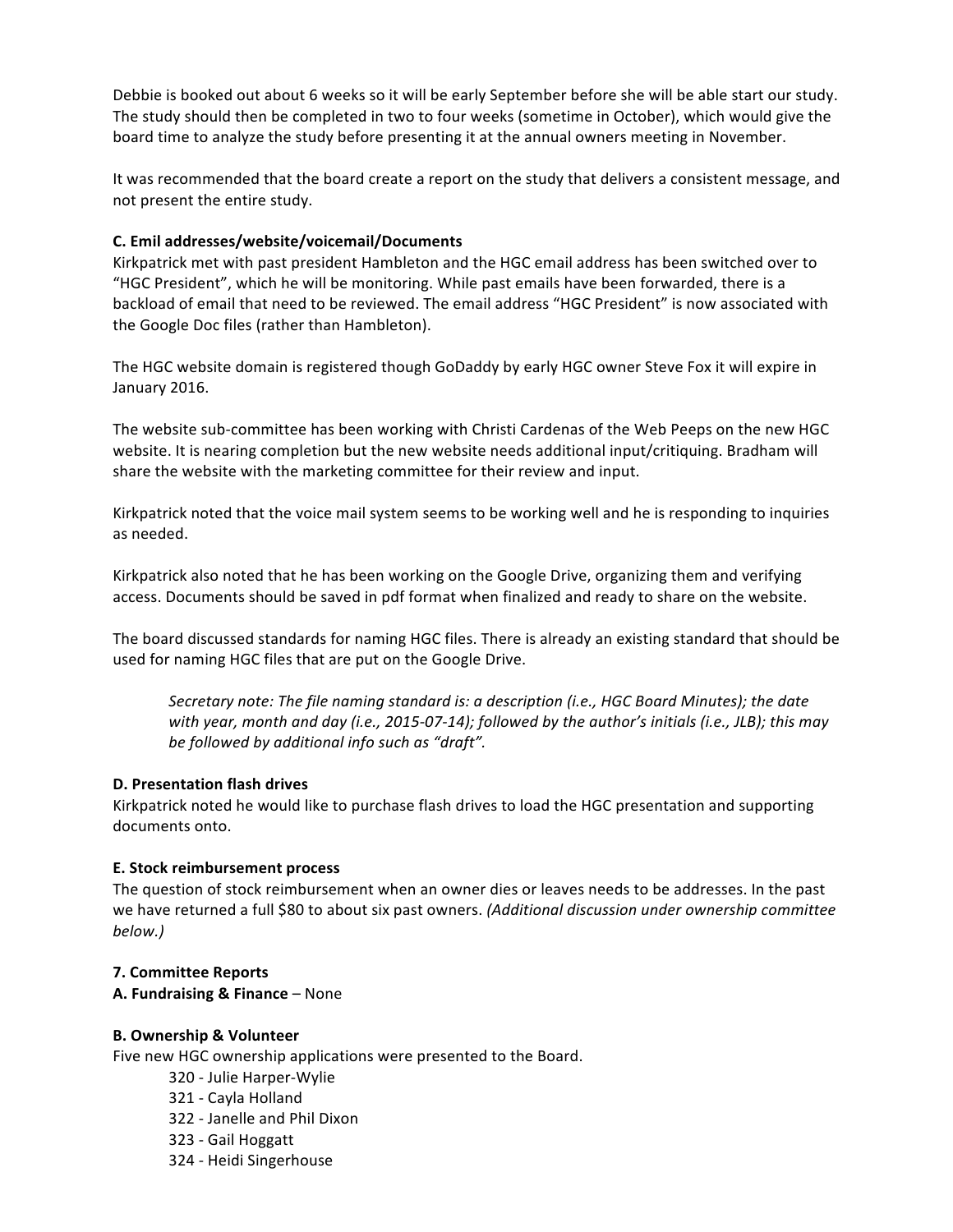*Motion by Tobias to approve 5 new HGC ownership applications. Second by Onken. Motion carried)unanimously*.

Initial work has begun on a reimbursement policy, however additional work is needed. A written policy is needed to describe the HGC's reimbursement policy, which per HGC bylaws, should be based on HGC's current equity.

HGC volunteers joined the RiverFest float in the  $4<sup>th</sup>$  of July parade to hand out 600 flyers for the July 28 owner drive.

The Red, White & Blue Owner Drive at Postmark Grille is set for July 28. Atkins, Onken and Tobias plan to attend. Kirkpatrick and/or Atkins will be presenting. It was suggested that the HGC goals and timeline should be printed out at poster size for display at the owner drives and other events.

A screen is needed for the upcoming presentation at Postmark. Onken suggested HGC purchase its own screen for this and future presentation events.

*Motion by Atkins to purchase an 80-inch screen for \$105 and reimburse Onken for this purchase. Second)by)Tobias.)Motion)carried)unanimously*.

The Facebook event listing for the Postmark owner drive will be boosted. Board members were encouraged to invite friends to the event. Volunteers will also be distributing door-knockers the event.

The Pepper Fest parade is on August 15. It was recommended that a volunteer request be distributed and then, depending on the number of volunteers available, decide if HGC wants its own float or wants to join the RiverFest Scrappy float again.

## D. Steering

Kirkpatrick noted that committees need to review charters and articles. The board voting process has begun for the November elections.

A new chair is needed for the Steering Committee. Meghan Likes is interested in serving on the committee and would need approval to serve as the committee chair as she is not a board member.

#### **E. Vendor Relations - None**

## **8.!New Business**

## **A.!Change!of!Registered Agent!**

HGC will change its Registered Agent to Sarah Atkins. This requires a \$30 fee with the Register of Deeds and a \$10 fee with the state. The HGC president and secretary will need to sign the necessary formsafter the annual meeting.

#### **B. HGC support/approval of products or community events**

HGC needs to develop a policy for its support or approval of products or community events. HGC should support things that align with its mission and goals. It is feasible that some of HGC owner's activities and events may not align with HGC's mission and it may not be appropriate for HGC to support them. So HGC ownership alone is not the correct criteria for HGC to support products or events. An example is the recent request to include a wild game class by HGC owner Buck Malick in the Beet newsletter. The class notice was included because the subject was appropriate for HGC owners and of interest to Beet readers, and not simply because the class was conducted by an HGC owner.